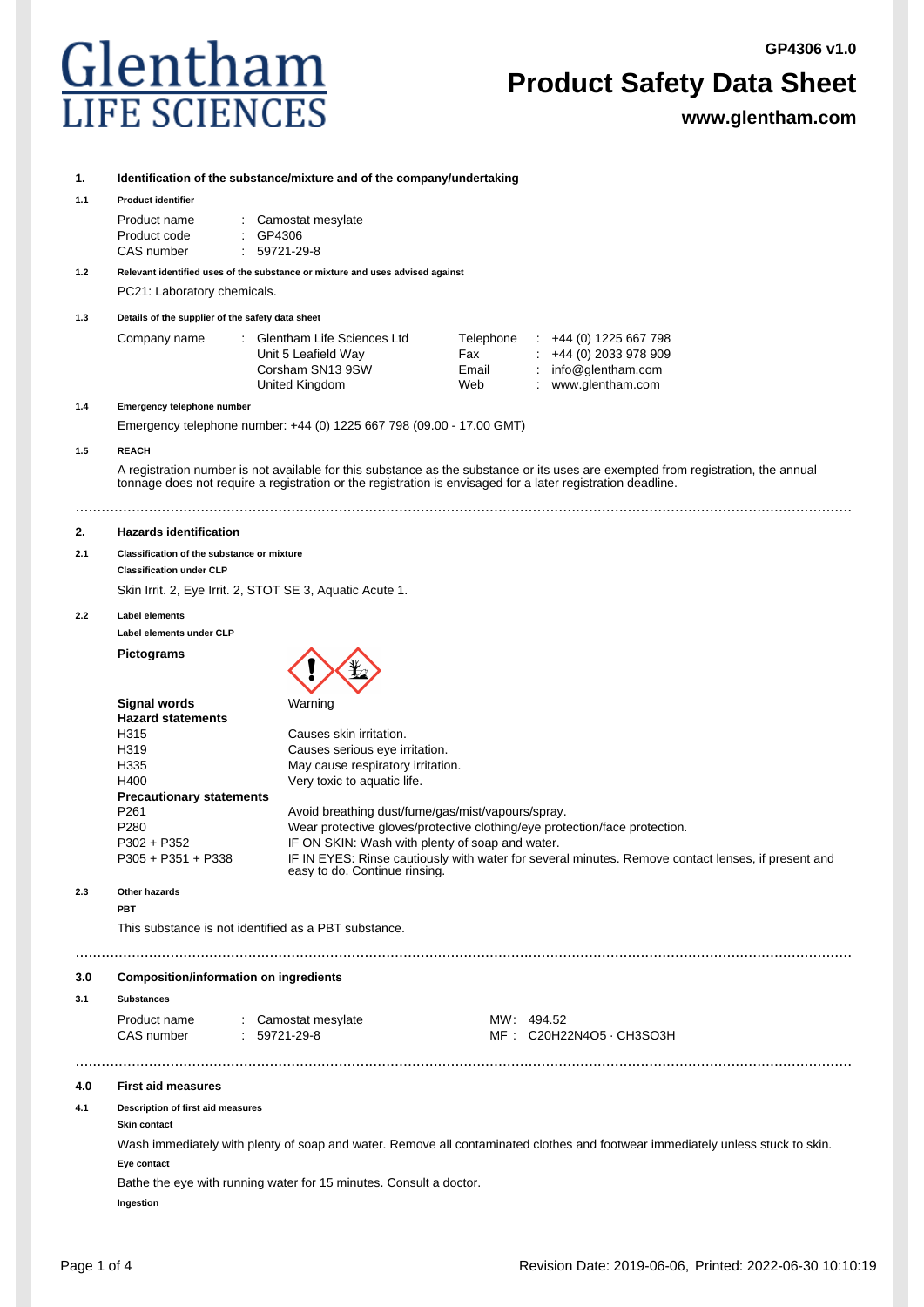**GP4306 v1.0**



**Product Safety Data Sheet**

**www.glentham.com**

|     | Wash out mouth with water. Consult a doctor.                                                                                                                                                                                                                                         |
|-----|--------------------------------------------------------------------------------------------------------------------------------------------------------------------------------------------------------------------------------------------------------------------------------------|
|     | Inhalation                                                                                                                                                                                                                                                                           |
|     | Consult a doctor. Remove casualty from exposure ensuring one's own safety whilst doing so.                                                                                                                                                                                           |
| 4.2 | Most important symptoms and effects, both acute and delayed                                                                                                                                                                                                                          |
|     | <b>Skin contact</b>                                                                                                                                                                                                                                                                  |
|     | There may be irritation and redness at the site of contact.                                                                                                                                                                                                                          |
|     | Eye contact                                                                                                                                                                                                                                                                          |
|     | There may be irritation and redness. The eyes may water profusely.                                                                                                                                                                                                                   |
|     | Ingestion                                                                                                                                                                                                                                                                            |
|     | There may be soreness and redness of the mouth and throat.                                                                                                                                                                                                                           |
|     | Inhalation                                                                                                                                                                                                                                                                           |
|     | There may be irritation of the throat with a feeling of tightness in the chest. Exposure may cause coughing or wheezing.                                                                                                                                                             |
|     | Delayed / immediate effects                                                                                                                                                                                                                                                          |
|     | Immediate effects can be expected after short-term exposure.<br>Indication of any immediate medical attention and special treatment needed                                                                                                                                           |
| 4.3 | Immediate / special treatment                                                                                                                                                                                                                                                        |
|     | Eye bathing equipment should be available on the premises.                                                                                                                                                                                                                           |
|     |                                                                                                                                                                                                                                                                                      |
|     |                                                                                                                                                                                                                                                                                      |
| 5.0 | <b>Fire-fighting measures</b>                                                                                                                                                                                                                                                        |
| 5.1 | <b>Extinguishing media</b>                                                                                                                                                                                                                                                           |
|     | Suitable extinguishing media for the surrounding fire should be used.                                                                                                                                                                                                                |
| 5.2 | Special hazards arising from the substance or mixture<br><b>Exposure hazards</b>                                                                                                                                                                                                     |
|     | In combustion emits toxic fumes.                                                                                                                                                                                                                                                     |
| 5.3 | <b>Advice for fire-fighters</b>                                                                                                                                                                                                                                                      |
|     | Wear self-contained breathing apparatus. Wear protective clothing to prevent contact with skin and eyes.                                                                                                                                                                             |
|     |                                                                                                                                                                                                                                                                                      |
|     |                                                                                                                                                                                                                                                                                      |
| 6.0 | Accidental release measures                                                                                                                                                                                                                                                          |
| 6.1 | Personal precautions, protective equipment and emergency procedures                                                                                                                                                                                                                  |
|     | <b>Personal precautions</b>                                                                                                                                                                                                                                                          |
|     | Refer to section 8 of SDS for personal protection details. If outside do not approach from downwind. If outside keep bystanders<br>upwind and away from danger point. Mark out the contaminated area with signs and prevent access to unauthorised personnel. Do<br>not create dust. |
| 6.2 | <b>Environmental precautions</b>                                                                                                                                                                                                                                                     |
|     | Do not discharge into drains or rivers.                                                                                                                                                                                                                                              |
| 6.3 | Methods and material for containment and cleaning up                                                                                                                                                                                                                                 |
|     | Clean-up procedures                                                                                                                                                                                                                                                                  |
|     | Transfer to a closable, labelled salvage container for disposal by an appropriate method.                                                                                                                                                                                            |
| 6.3 | Reference to other sections                                                                                                                                                                                                                                                          |
|     | Refer to section 8 of SDS.                                                                                                                                                                                                                                                           |
|     |                                                                                                                                                                                                                                                                                      |
| 7.0 | <b>Handling and storage</b>                                                                                                                                                                                                                                                          |
| 7.1 | Precautions for safe handling                                                                                                                                                                                                                                                        |
|     | <b>Handling requirements</b>                                                                                                                                                                                                                                                         |
|     | Ensure there is sufficient ventilation of the area. Do not handle in a confined space. Avoid the formation or spread of dust in the air.<br>Avoid direct contact with the substance.                                                                                                 |
| 7.2 | Conditions for safe storage, including any incompatibilities<br><b>Storage conditions</b>                                                                                                                                                                                            |
|     | Store in cool, well ventilated area. Keep container tightly closed. Avoid contact with water or humidity.                                                                                                                                                                            |
| 7.3 | Specific end use(s)                                                                                                                                                                                                                                                                  |
|     | No data available.                                                                                                                                                                                                                                                                   |
|     |                                                                                                                                                                                                                                                                                      |
| 8.0 | Exposure controls/personal protection                                                                                                                                                                                                                                                |
| 8.1 | <b>Control parameters</b>                                                                                                                                                                                                                                                            |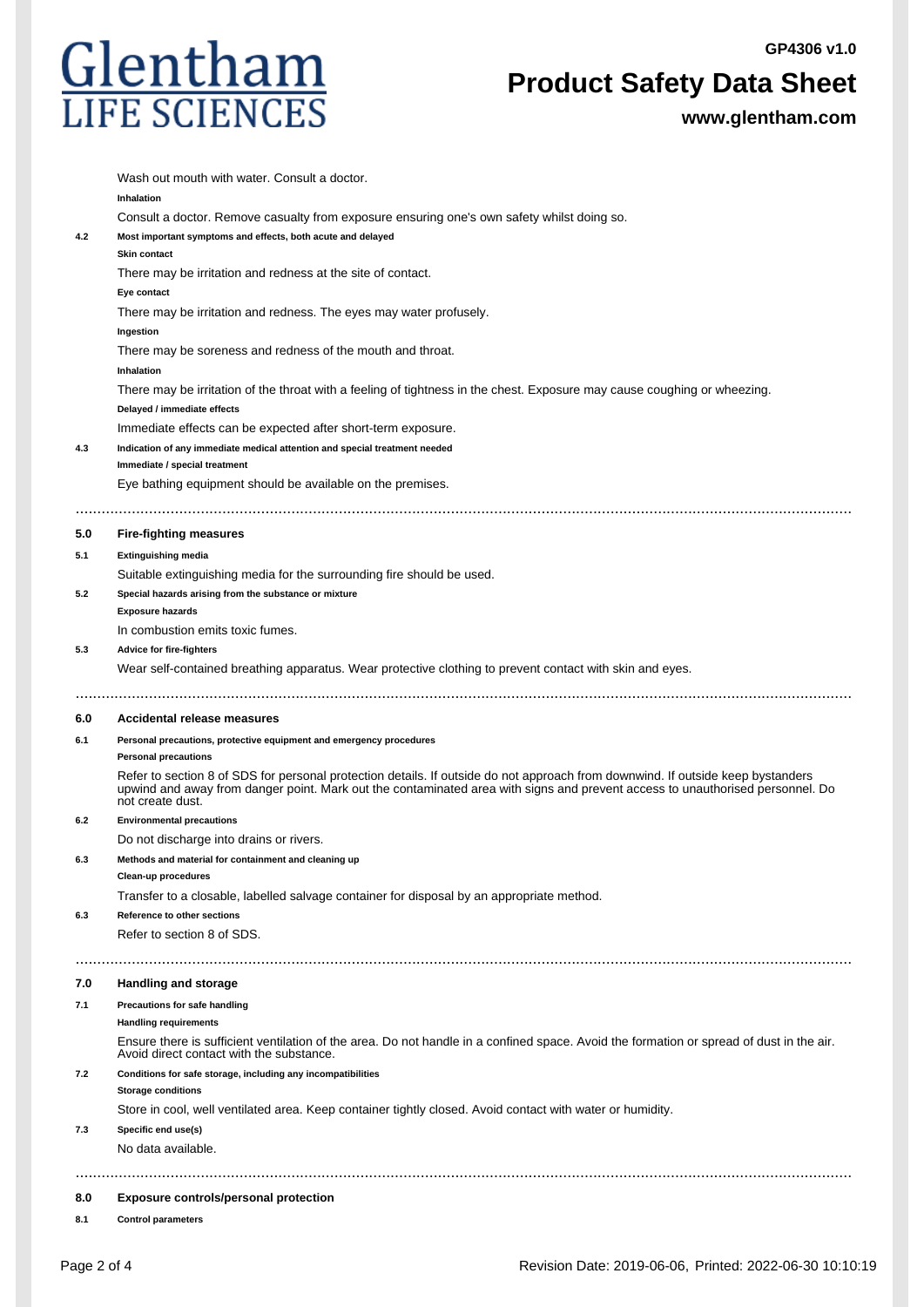**GP4306 v1.0**



**Product Safety Data Sheet**

**www.glentham.com**

| Respiratory protective device with particle filter. Self- contained breathing apparatus must be available in case of emergency.<br><b>Hand protection</b><br>Protective gloves.<br>Eye protection<br>Safety glasses. Ensure eye bath is to hand.<br><b>Skin protection</b><br>Protective clothing.<br><br><b>Physical and chemical properties</b><br>9.0<br>Information on basic physical and chemical properties<br>9.1<br><b>Physical Form:</b><br>Crystalline powder<br>Colour:<br>White<br>Other information<br>9.2<br>Not applicable.<br><b>Stability and reactivity</b><br>10.0<br>Reactivity<br>10.1<br>Stable under recommended transport or storage conditions.<br><b>Chemical stability</b><br>10.2<br>Stable under normal conditions.<br>Possibility of hazardous reactions<br>10.3<br><b>Hazardous reactions</b><br>Hazardous reactions will not occur under normal transport or storage conditions. Decomposition may occur on exposure to conditions<br>or materials listed below.<br><b>Conditions to avoid</b><br>10.4<br>Heat.<br>10.5<br>Incompatible materials<br><b>Materials to avoid</b><br>Strong acids. Strong oxidising agents.<br>11.0<br><b>Toxicological information</b><br>Information on toxicological effects<br>11.1<br><b>Toxicity values</b><br>Not applicable.<br>Information on toxicological effects<br>11.2<br><b>Skin contact</b><br>There may be irritation and redness at the site of contact.<br>Eye contact<br>There may be irritation and redness. The eyes may water profusely.<br>Ingestion<br>There may be soreness and redness of the mouth and throat.<br>Inhalation<br>There may be irritation of the throat with a feeling of tightness in the chest. Exposure may cause coughing or wheezing.<br>Delayed / immediate effects<br>Immediate effects can be expected after short-term exposure. | 8.2 | Workplace exposure limits<br>Not applicable.<br><b>Exposure controls</b><br><b>Engineering measures</b><br><b>Respiratory protection</b> | Ensure there is sufficient ventilation of the area. |
|--------------------------------------------------------------------------------------------------------------------------------------------------------------------------------------------------------------------------------------------------------------------------------------------------------------------------------------------------------------------------------------------------------------------------------------------------------------------------------------------------------------------------------------------------------------------------------------------------------------------------------------------------------------------------------------------------------------------------------------------------------------------------------------------------------------------------------------------------------------------------------------------------------------------------------------------------------------------------------------------------------------------------------------------------------------------------------------------------------------------------------------------------------------------------------------------------------------------------------------------------------------------------------------------------------------------------------------------------------------------------------------------------------------------------------------------------------------------------------------------------------------------------------------------------------------------------------------------------------------------------------------------------------------------------------------------------------------------------------------------------------------------------------------------------------------------------------------------------|-----|------------------------------------------------------------------------------------------------------------------------------------------|-----------------------------------------------------|
|                                                                                                                                                                                                                                                                                                                                                                                                                                                                                                                                                                                                                                                                                                                                                                                                                                                                                                                                                                                                                                                                                                                                                                                                                                                                                                                                                                                                                                                                                                                                                                                                                                                                                                                                                                                                                                                  |     |                                                                                                                                          |                                                     |
|                                                                                                                                                                                                                                                                                                                                                                                                                                                                                                                                                                                                                                                                                                                                                                                                                                                                                                                                                                                                                                                                                                                                                                                                                                                                                                                                                                                                                                                                                                                                                                                                                                                                                                                                                                                                                                                  |     |                                                                                                                                          |                                                     |
|                                                                                                                                                                                                                                                                                                                                                                                                                                                                                                                                                                                                                                                                                                                                                                                                                                                                                                                                                                                                                                                                                                                                                                                                                                                                                                                                                                                                                                                                                                                                                                                                                                                                                                                                                                                                                                                  |     |                                                                                                                                          |                                                     |
|                                                                                                                                                                                                                                                                                                                                                                                                                                                                                                                                                                                                                                                                                                                                                                                                                                                                                                                                                                                                                                                                                                                                                                                                                                                                                                                                                                                                                                                                                                                                                                                                                                                                                                                                                                                                                                                  |     |                                                                                                                                          |                                                     |
|                                                                                                                                                                                                                                                                                                                                                                                                                                                                                                                                                                                                                                                                                                                                                                                                                                                                                                                                                                                                                                                                                                                                                                                                                                                                                                                                                                                                                                                                                                                                                                                                                                                                                                                                                                                                                                                  |     |                                                                                                                                          |                                                     |
|                                                                                                                                                                                                                                                                                                                                                                                                                                                                                                                                                                                                                                                                                                                                                                                                                                                                                                                                                                                                                                                                                                                                                                                                                                                                                                                                                                                                                                                                                                                                                                                                                                                                                                                                                                                                                                                  |     |                                                                                                                                          |                                                     |
|                                                                                                                                                                                                                                                                                                                                                                                                                                                                                                                                                                                                                                                                                                                                                                                                                                                                                                                                                                                                                                                                                                                                                                                                                                                                                                                                                                                                                                                                                                                                                                                                                                                                                                                                                                                                                                                  |     |                                                                                                                                          |                                                     |
|                                                                                                                                                                                                                                                                                                                                                                                                                                                                                                                                                                                                                                                                                                                                                                                                                                                                                                                                                                                                                                                                                                                                                                                                                                                                                                                                                                                                                                                                                                                                                                                                                                                                                                                                                                                                                                                  |     |                                                                                                                                          |                                                     |
|                                                                                                                                                                                                                                                                                                                                                                                                                                                                                                                                                                                                                                                                                                                                                                                                                                                                                                                                                                                                                                                                                                                                                                                                                                                                                                                                                                                                                                                                                                                                                                                                                                                                                                                                                                                                                                                  |     |                                                                                                                                          |                                                     |
|                                                                                                                                                                                                                                                                                                                                                                                                                                                                                                                                                                                                                                                                                                                                                                                                                                                                                                                                                                                                                                                                                                                                                                                                                                                                                                                                                                                                                                                                                                                                                                                                                                                                                                                                                                                                                                                  |     |                                                                                                                                          |                                                     |
|                                                                                                                                                                                                                                                                                                                                                                                                                                                                                                                                                                                                                                                                                                                                                                                                                                                                                                                                                                                                                                                                                                                                                                                                                                                                                                                                                                                                                                                                                                                                                                                                                                                                                                                                                                                                                                                  |     |                                                                                                                                          |                                                     |
|                                                                                                                                                                                                                                                                                                                                                                                                                                                                                                                                                                                                                                                                                                                                                                                                                                                                                                                                                                                                                                                                                                                                                                                                                                                                                                                                                                                                                                                                                                                                                                                                                                                                                                                                                                                                                                                  |     |                                                                                                                                          |                                                     |
|                                                                                                                                                                                                                                                                                                                                                                                                                                                                                                                                                                                                                                                                                                                                                                                                                                                                                                                                                                                                                                                                                                                                                                                                                                                                                                                                                                                                                                                                                                                                                                                                                                                                                                                                                                                                                                                  |     |                                                                                                                                          |                                                     |
|                                                                                                                                                                                                                                                                                                                                                                                                                                                                                                                                                                                                                                                                                                                                                                                                                                                                                                                                                                                                                                                                                                                                                                                                                                                                                                                                                                                                                                                                                                                                                                                                                                                                                                                                                                                                                                                  |     |                                                                                                                                          |                                                     |
|                                                                                                                                                                                                                                                                                                                                                                                                                                                                                                                                                                                                                                                                                                                                                                                                                                                                                                                                                                                                                                                                                                                                                                                                                                                                                                                                                                                                                                                                                                                                                                                                                                                                                                                                                                                                                                                  |     |                                                                                                                                          |                                                     |
|                                                                                                                                                                                                                                                                                                                                                                                                                                                                                                                                                                                                                                                                                                                                                                                                                                                                                                                                                                                                                                                                                                                                                                                                                                                                                                                                                                                                                                                                                                                                                                                                                                                                                                                                                                                                                                                  |     |                                                                                                                                          |                                                     |
|                                                                                                                                                                                                                                                                                                                                                                                                                                                                                                                                                                                                                                                                                                                                                                                                                                                                                                                                                                                                                                                                                                                                                                                                                                                                                                                                                                                                                                                                                                                                                                                                                                                                                                                                                                                                                                                  |     |                                                                                                                                          |                                                     |
|                                                                                                                                                                                                                                                                                                                                                                                                                                                                                                                                                                                                                                                                                                                                                                                                                                                                                                                                                                                                                                                                                                                                                                                                                                                                                                                                                                                                                                                                                                                                                                                                                                                                                                                                                                                                                                                  |     |                                                                                                                                          |                                                     |
|                                                                                                                                                                                                                                                                                                                                                                                                                                                                                                                                                                                                                                                                                                                                                                                                                                                                                                                                                                                                                                                                                                                                                                                                                                                                                                                                                                                                                                                                                                                                                                                                                                                                                                                                                                                                                                                  |     |                                                                                                                                          |                                                     |
|                                                                                                                                                                                                                                                                                                                                                                                                                                                                                                                                                                                                                                                                                                                                                                                                                                                                                                                                                                                                                                                                                                                                                                                                                                                                                                                                                                                                                                                                                                                                                                                                                                                                                                                                                                                                                                                  |     |                                                                                                                                          |                                                     |
|                                                                                                                                                                                                                                                                                                                                                                                                                                                                                                                                                                                                                                                                                                                                                                                                                                                                                                                                                                                                                                                                                                                                                                                                                                                                                                                                                                                                                                                                                                                                                                                                                                                                                                                                                                                                                                                  |     |                                                                                                                                          |                                                     |
|                                                                                                                                                                                                                                                                                                                                                                                                                                                                                                                                                                                                                                                                                                                                                                                                                                                                                                                                                                                                                                                                                                                                                                                                                                                                                                                                                                                                                                                                                                                                                                                                                                                                                                                                                                                                                                                  |     |                                                                                                                                          |                                                     |
|                                                                                                                                                                                                                                                                                                                                                                                                                                                                                                                                                                                                                                                                                                                                                                                                                                                                                                                                                                                                                                                                                                                                                                                                                                                                                                                                                                                                                                                                                                                                                                                                                                                                                                                                                                                                                                                  |     |                                                                                                                                          |                                                     |
|                                                                                                                                                                                                                                                                                                                                                                                                                                                                                                                                                                                                                                                                                                                                                                                                                                                                                                                                                                                                                                                                                                                                                                                                                                                                                                                                                                                                                                                                                                                                                                                                                                                                                                                                                                                                                                                  |     |                                                                                                                                          |                                                     |
|                                                                                                                                                                                                                                                                                                                                                                                                                                                                                                                                                                                                                                                                                                                                                                                                                                                                                                                                                                                                                                                                                                                                                                                                                                                                                                                                                                                                                                                                                                                                                                                                                                                                                                                                                                                                                                                  |     |                                                                                                                                          |                                                     |
|                                                                                                                                                                                                                                                                                                                                                                                                                                                                                                                                                                                                                                                                                                                                                                                                                                                                                                                                                                                                                                                                                                                                                                                                                                                                                                                                                                                                                                                                                                                                                                                                                                                                                                                                                                                                                                                  |     |                                                                                                                                          |                                                     |
|                                                                                                                                                                                                                                                                                                                                                                                                                                                                                                                                                                                                                                                                                                                                                                                                                                                                                                                                                                                                                                                                                                                                                                                                                                                                                                                                                                                                                                                                                                                                                                                                                                                                                                                                                                                                                                                  |     |                                                                                                                                          |                                                     |
|                                                                                                                                                                                                                                                                                                                                                                                                                                                                                                                                                                                                                                                                                                                                                                                                                                                                                                                                                                                                                                                                                                                                                                                                                                                                                                                                                                                                                                                                                                                                                                                                                                                                                                                                                                                                                                                  |     |                                                                                                                                          |                                                     |
|                                                                                                                                                                                                                                                                                                                                                                                                                                                                                                                                                                                                                                                                                                                                                                                                                                                                                                                                                                                                                                                                                                                                                                                                                                                                                                                                                                                                                                                                                                                                                                                                                                                                                                                                                                                                                                                  |     |                                                                                                                                          |                                                     |
|                                                                                                                                                                                                                                                                                                                                                                                                                                                                                                                                                                                                                                                                                                                                                                                                                                                                                                                                                                                                                                                                                                                                                                                                                                                                                                                                                                                                                                                                                                                                                                                                                                                                                                                                                                                                                                                  |     |                                                                                                                                          |                                                     |
|                                                                                                                                                                                                                                                                                                                                                                                                                                                                                                                                                                                                                                                                                                                                                                                                                                                                                                                                                                                                                                                                                                                                                                                                                                                                                                                                                                                                                                                                                                                                                                                                                                                                                                                                                                                                                                                  |     |                                                                                                                                          |                                                     |
|                                                                                                                                                                                                                                                                                                                                                                                                                                                                                                                                                                                                                                                                                                                                                                                                                                                                                                                                                                                                                                                                                                                                                                                                                                                                                                                                                                                                                                                                                                                                                                                                                                                                                                                                                                                                                                                  |     |                                                                                                                                          |                                                     |
|                                                                                                                                                                                                                                                                                                                                                                                                                                                                                                                                                                                                                                                                                                                                                                                                                                                                                                                                                                                                                                                                                                                                                                                                                                                                                                                                                                                                                                                                                                                                                                                                                                                                                                                                                                                                                                                  |     |                                                                                                                                          |                                                     |
|                                                                                                                                                                                                                                                                                                                                                                                                                                                                                                                                                                                                                                                                                                                                                                                                                                                                                                                                                                                                                                                                                                                                                                                                                                                                                                                                                                                                                                                                                                                                                                                                                                                                                                                                                                                                                                                  |     |                                                                                                                                          |                                                     |
|                                                                                                                                                                                                                                                                                                                                                                                                                                                                                                                                                                                                                                                                                                                                                                                                                                                                                                                                                                                                                                                                                                                                                                                                                                                                                                                                                                                                                                                                                                                                                                                                                                                                                                                                                                                                                                                  |     |                                                                                                                                          |                                                     |
|                                                                                                                                                                                                                                                                                                                                                                                                                                                                                                                                                                                                                                                                                                                                                                                                                                                                                                                                                                                                                                                                                                                                                                                                                                                                                                                                                                                                                                                                                                                                                                                                                                                                                                                                                                                                                                                  |     |                                                                                                                                          |                                                     |
|                                                                                                                                                                                                                                                                                                                                                                                                                                                                                                                                                                                                                                                                                                                                                                                                                                                                                                                                                                                                                                                                                                                                                                                                                                                                                                                                                                                                                                                                                                                                                                                                                                                                                                                                                                                                                                                  |     | Other information                                                                                                                        |                                                     |